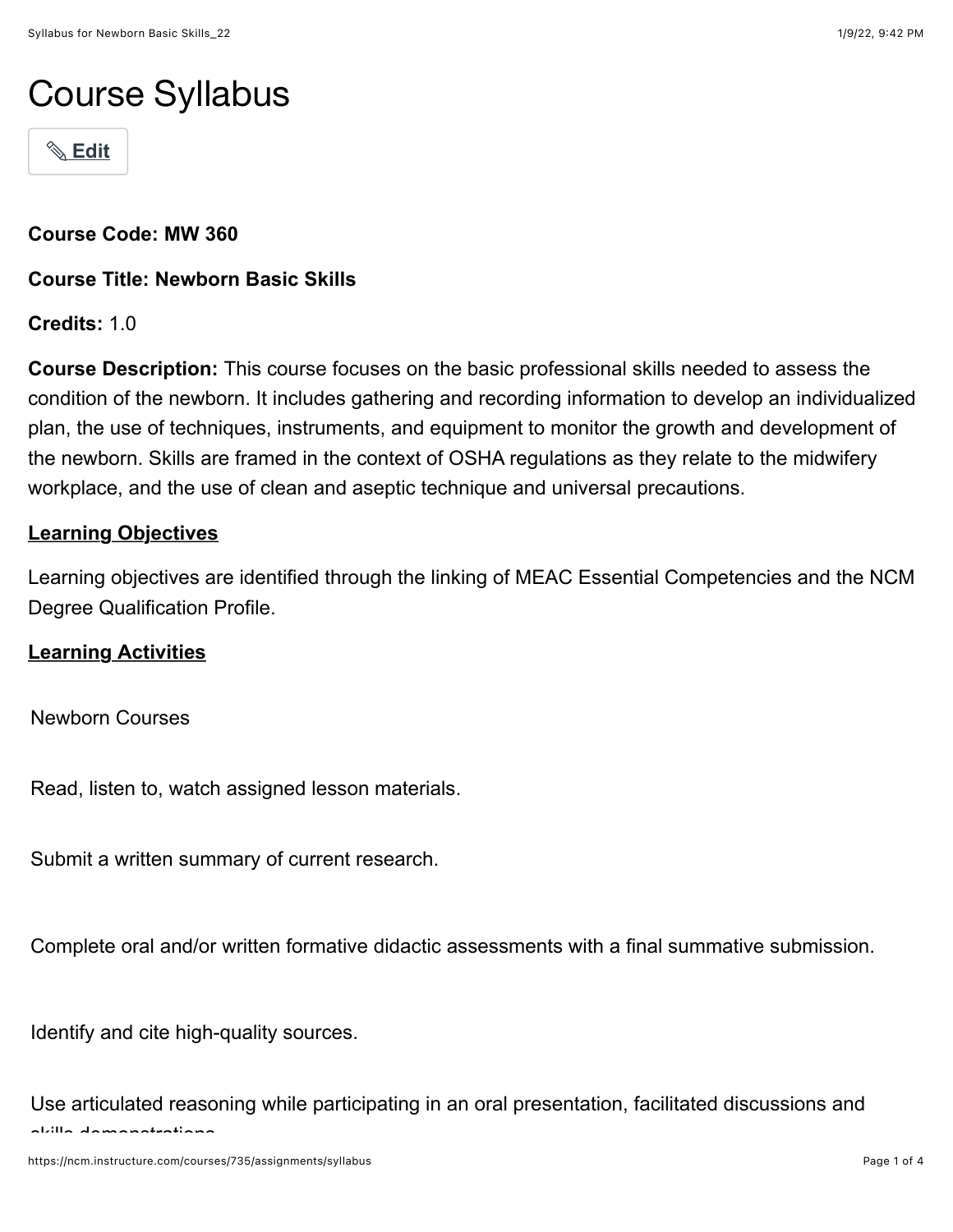skills demonstrations.

Optional: Participate in a skills demonstration and/or role playing activity.

Create an infographic, handout, and/or community resource.

Optional: Develop a study aid.

Complete a final exam.

*Note: The clinical requirement of NARM /Clinical Skills is completed at any time throughout the ASM apprenticeship during actual clinical practice and is NOT a requirement to complete this academic course. Typical clinical manifestations of knowledge learned in this course are identified in the learning objective document above.*

## **Learning Materials / Resources:**

#### *DO NOT PURCHASE*

Thureen, et al. Assessment and Care of the Well Newborn. 2nd ed. Elsevier Saunders. 2004.

Mohrbacher, Nancy. *Breastfeeding Answers Made Simple: a Pocket Guide for Helping Mothers*. Hale Publishing, 2012.

Varney, Helen. Varney's Midwifery, 5th Edition. Jones and Bartlett Publishers. 2014.

Frye, Anne. Holistic Midwifery: A Comprehensive Textbook for Midwives in Homebirth Practice, Vol. 2. 2nd edition. Labrys Press. 2013

#### *Within the course content.*

Centers for Disease Control and Prevention. (2019, November 8). *Male circumcision*. Centers for Disease Control and Prevention. Retrieved January 10, 2022, from https://www.cdc.gov/hiv/risk/malecircumcision.html

Centers for Disease Control and Prevention. (2021, February 12). *Birth-18 years immunization schedule*. Centers for Disease Control and Prevention. Retrieved January 10, 2022, from https://www.cdc.gov/vaccines/schedules/hcp/imz/child-adolescent.html

Madlon-Kay, D. J. (2001). Home Health Nurse Clinical Assessment of neonatal jaundice. *Archives of*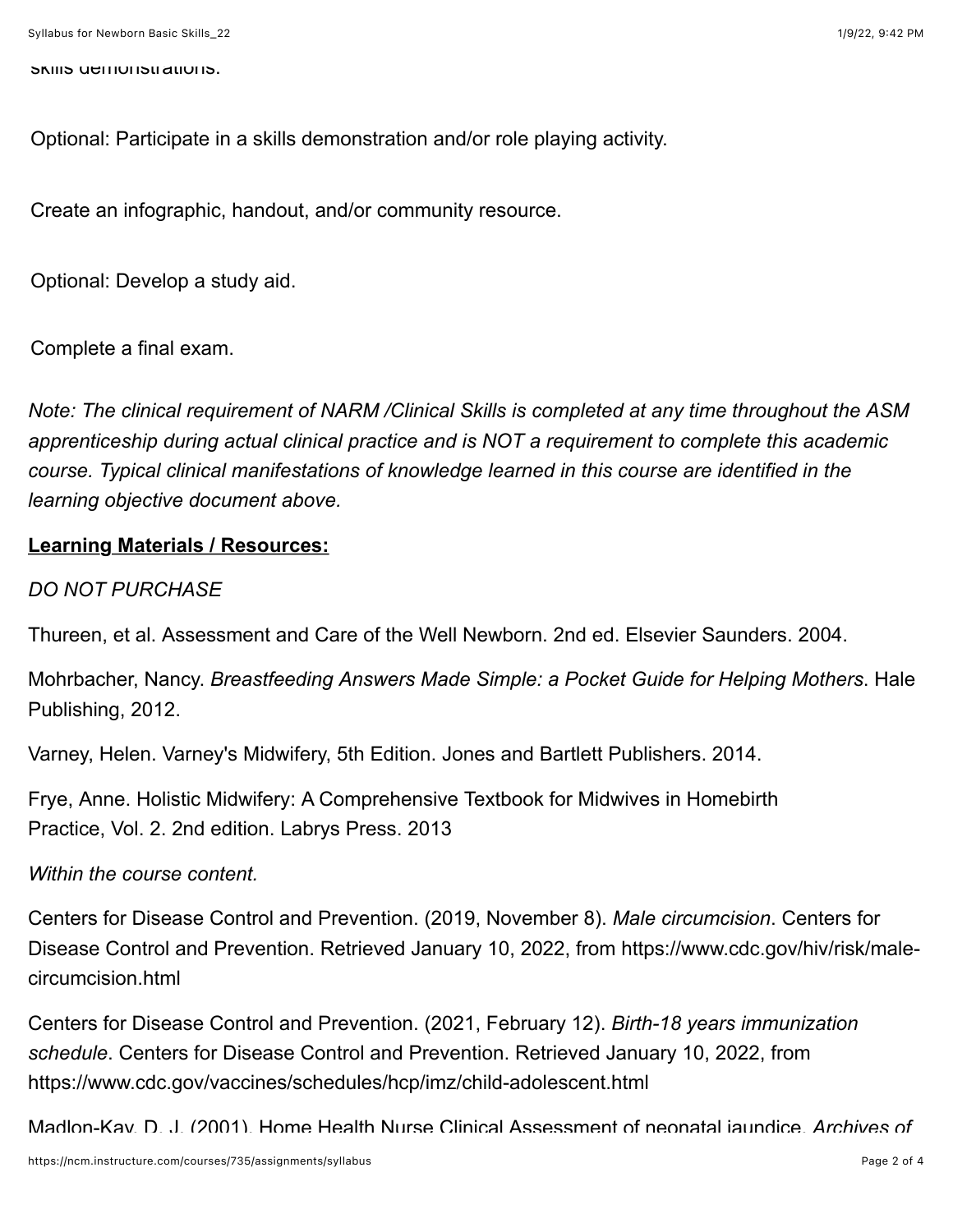*Pediatrics & Adolescent Medicine*, *155*(5), 583. https://doi.org/10.1001/archpedi.155.5.583

Mayo Foundation for Medical Education and Research. (2020, September 2). *Slide show: Birthmarks*. Mayo Clinic. Retrieved January 10, 2022, from https://www.mayoclinic.org/birthmarks/sls-20076683?  $s=1$ 

Madlon-Kay, D. J. (2001). Home Health Nurse Clinical Assessment of neonatal jaundice. *Archives of*

Perinatology.com. (n.d.). Retrieved January 10, 2022, from https://www.perinatology.com/calculators/Ballard.htm

*Steps and signs of a good latch*. Steps and Signs of a Good Latch | WIC Breastfeeding Support. (n.d.). Retrieved January 10, 2022, from https://wicbreastfeeding.fns.usda.gov/steps-and-signs-goodlatch

Weiner, G. M., & Zaichkin, J. (2021). *Textbook of neonatal resuscitation*. American Academy of Pediatrics.

## *Additional Resources*

MEAC Abbreviated NARM Skills Form:

**[http://www.midwiferycollege.org/AcademicProgram/Downloads/ASM/Clinical/FormNARMSkills.](http://www.midwiferycollege.org/AcademicProgram/Downloads/ASM/Clinical/FormNARMSkills.pdf)pdf (http://www.midwiferycollege.org/AcademicProgram/Downloads/ASM/Clinical/FormNARMSkills.pdf)** 

MEAC Essential Competencies:

**http://www.midwiferycollege.org/downloads/worddocs/Curriculum-Checklist-of-**

**EssentialCompetencies-rev-2014.pdf**

**[\(http://www.midwiferycollege.org/downloads/worddocs/Curriculum-Checklist-of-EssentialCompetencies](http://www.midwiferycollege.org/downloads/worddocs/Curriculum-Checklist-of-EssentialCompetencies-rev-2014.pdf)rev-2014.pdf)** 

Midwives Model of Care®: **<http://cfmidwifery.org/mmoc/brochures.aspx> (http://cfmidwifery.org/mmoc/brochures.aspx)** 

# **Evaluation Tools / Methods**

The minimum passing grade for all courses is a cumulative 80% / B-. Grades are not recorded until both the student and preceptor submit end of trimester evaluations and in the case of general education courses supervision is completed.

All assignments for this course are evaluated using the following criteria:

1. Responses to each didactic assessment are evaluated utilizing the NCM rubrics and degree level profile.

2. Answers should reflect a thorough review of the current literature regarding best current practices